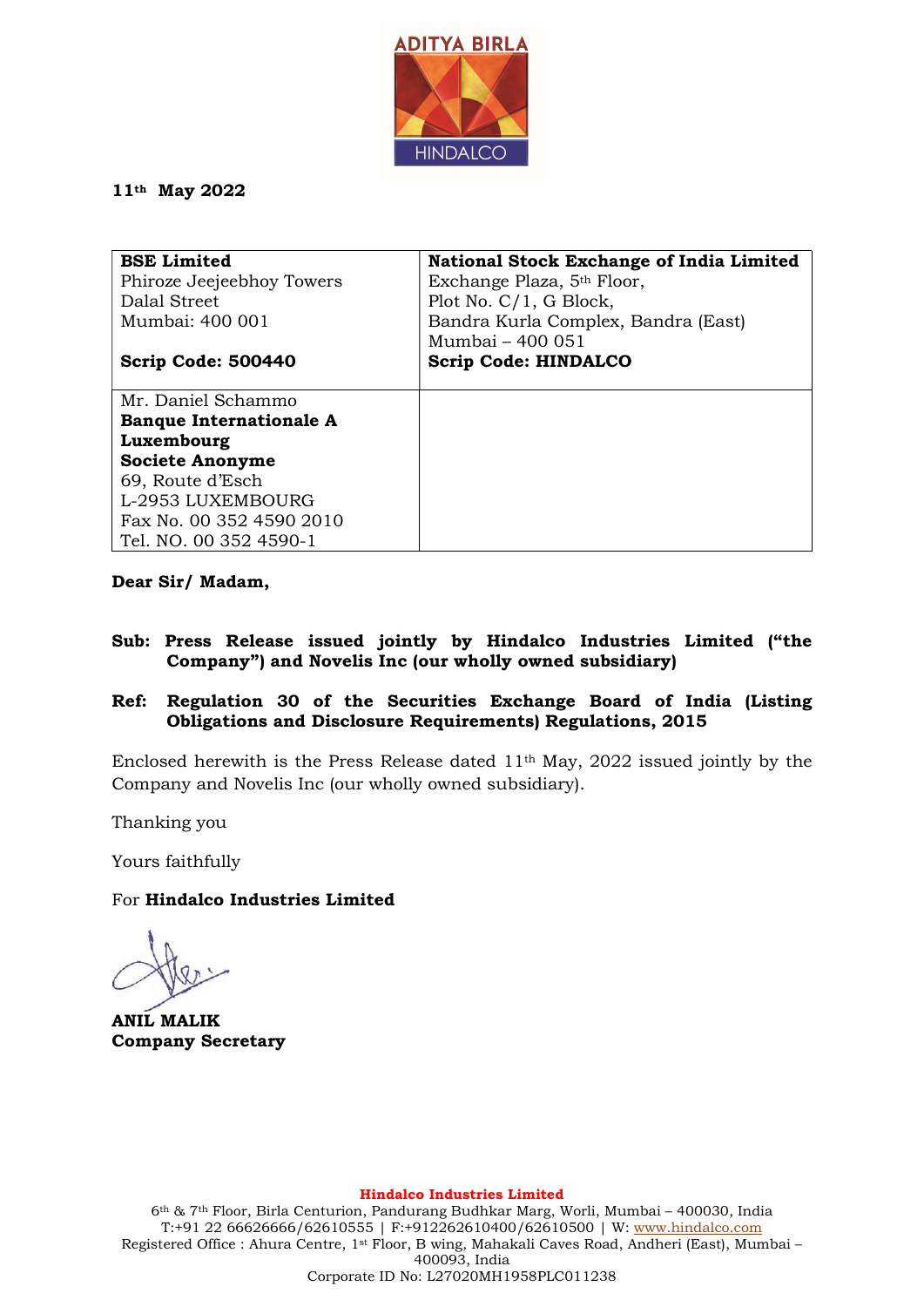



# News Release

# Novelis to Build \$2.5 Billion Low-Carbon Aluminum Recycling and Rolling Plant

Facility will support strong demand for aluminum beverage packaging and automotive solutions

ATLANTA, May 11, 2022 – Novelis Inc., the leading sustainable aluminum solutions provider and world leader in aluminum rolling and recycling, today announced it will invest \$2.5 billion to build a new low-carbon recycling and rolling plant in Bay Minette, Alabama, USA. The highly advanced facility will have an initial 600 kilotonnes of finished aluminum goods capacity per year.

"This investment marks the start of another transformational growth phase for Novelis," said Mr. Kumar Mangalam Birla, Chairman of the Aditya Birla Group and the Novelis Board of Directors. "We continue to invest in each of the markets Novelis serves – from beverage can to automotive, aerospace and specialties – and in all geographies. Novelis has a track record of success in delivering customers the low-carbon, sustainable aluminum solutions they seek, and we will continue that storied history with this investment and others to come." He added, "This is also the largest global greenfield expansion project of the Aditya Birla Group and will take the Group's total investment in the US across businesses to over \$14bn."

More than half of the capacity of the new facility will be used to serve growing demand for aluminum beverage can sheet in North America, which is driven by consumer preference for more sustainable packaging.

"Through this investment, we are making a demonstrative commitment to continue to grow alongside our customers and meet their needs for low-carbon, highly sustainable aluminum solutions," said Steve Fisher, President and CEO of Novelis Inc. "In addition, we are wellpositioned to efficiently expand capacity at this facility in the future – above the 600kt announced today – to capture ongoing strong demand. Our readiness to invest to serve growing markets is a perfect example of how we are delivering on our company purpose of shaping a sustainable world together."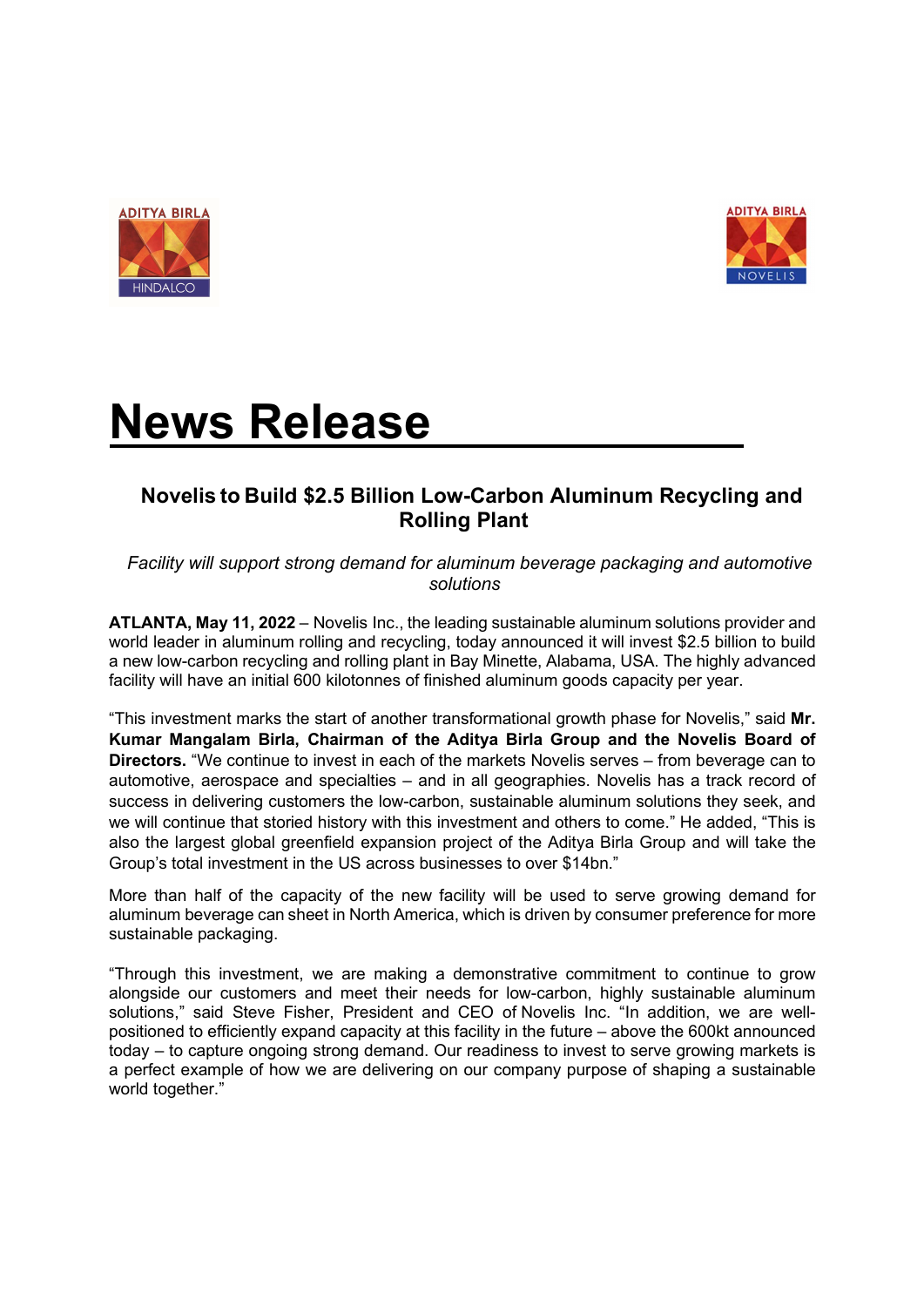Novelis' decision to build a fully integrated, greenfield recycling and rolling plant is backed by strong North American demand for flat-rolled, low-carbon aluminum from can makers and beverage companies. Aluminum beverage cans, bottles and cups are the models of sustainable packaging and the circular economy. With an average "can-to-can" lifecycle of just a couple of months, a can that is recycled today can be back on store shelves in as little as 60 days.

"As the world's leading supplier of infinitely recyclable aluminum beverage packaging, Ball is committed to creating a circular economy within the aluminum industry and decarbonizing the value chain is fundamental to this work," said Ron Lewis, Ball Corporation's chief operating officer, global beverage packaging. "Novelis' new recycling and rolling plant will not only add much needed domestic production of sustainable aluminum here in North America but will do so while decreasing the carbon footprint of the products we create."

The facility will be the first fully integrated aluminum mill built in the U.S. in 40 years. It is expected to create up to 1,000 high-paying, advanced careers in modern manufacturing. It will also be the most sophisticated and sustainable of its kind. It will aim to be net carbon neutral for Scope 1 and 2, be powered primarily by renewable energy, use recycled water and be a zero-waste facility. It will also rely on railroad transportation, which can reduce logistics-related carbon emissions by up to 70% compared to road transport. The plant will make significant use of advanced automation and digital technologies, including artificial intelligence, augmented reality and robotics.

With the addition of a new recycling center for beverage cans, Novelis will soon be able to recycle 90 billion cans globally, up from the 74 billion used beverage cans the company currently recycles. To support this, Novelis has been working to develop circular economies for aluminum through state and federal public policies, as well as through partnerships with customers and other stakeholders on new approaches that encourage and incentivize U.S. consumers to recycle more often.

"Aluminum cans are an important form of packaging that, when recycled, play a vital role in our overall efforts to reduce waste," said John Murphy, Chief Financial Officer of The Coca-Cola Company. "The announcement of this new, low-carbon recycling and rolling facility by our longtime partners at Novelis will benefit the Coca-Cola system, our customers and consumers, while reducing impact on the environment."

Site work is under way now and the company expects to begin commissioning in mid-2025.

In addition to the beverage can market, the facility will also serve the automotive market, where aluminum is the fastest growing material as automakers make plans to achieve their sustainability goals.

### About Novelis

Novelis Inc. is driven by its purpose of shaping a sustainable world together. We are a global leader in the production of innovative aluminum products and solutions and the world's largest recycler of aluminum. Our ambition is to be the leading provider of low-carbon, sustainable aluminum solutions and to achieve a fully circular economy by partnering with our suppliers, as well as our customers in the aerospace, automotive, beverage can and specialties industries throughout North America, Europe, Asia and South America. Novelis had net sales of \$17.1 billion in fiscal year 2022. Novelis is a subsidiary of Hindalco Industries Limited, an industry leader in aluminum and copper, and the metals flagship company of the Aditya Birla Group, a multinational conglomerate based in Mumbai. For more information, visit novelis.com.